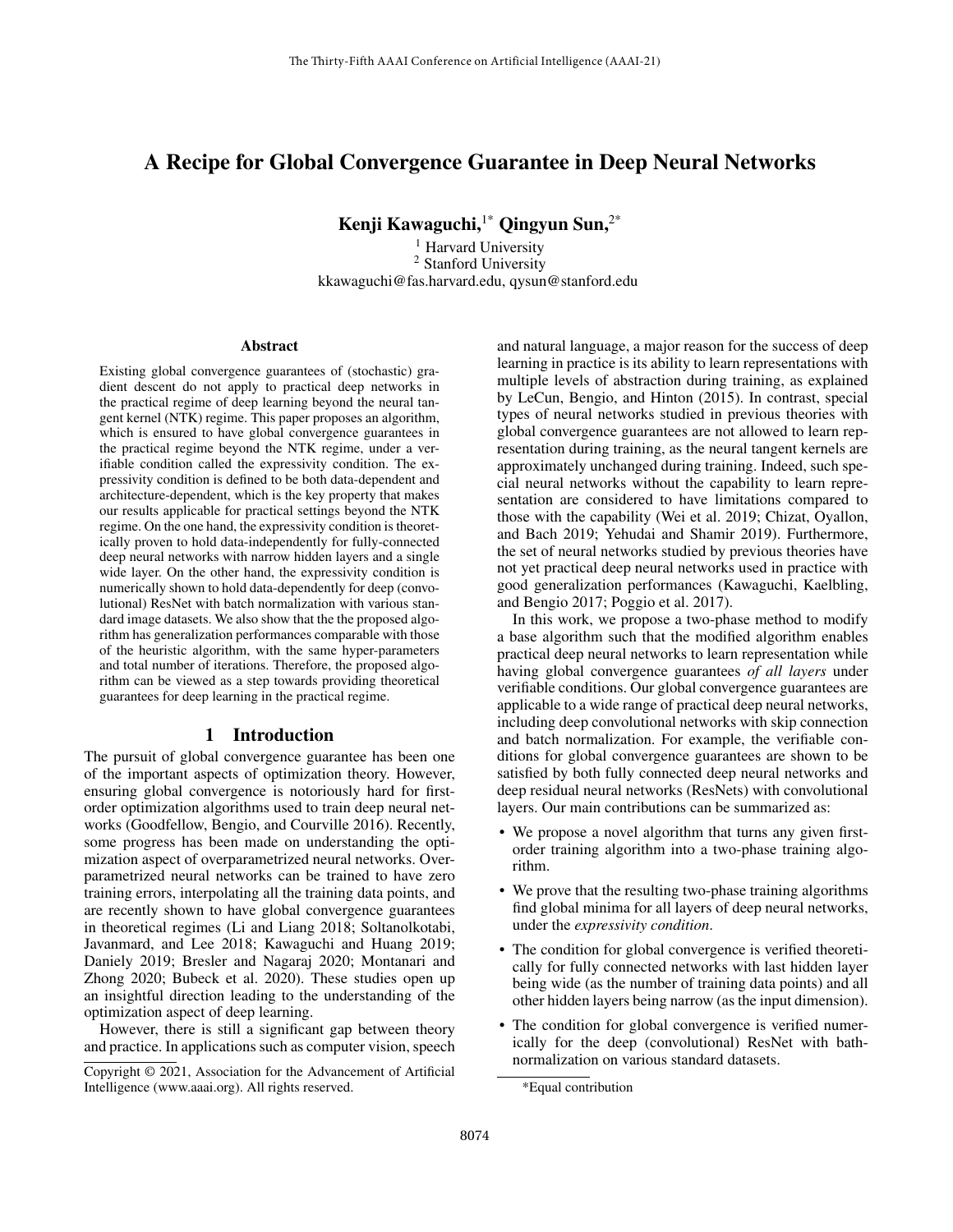• We compare the standard training algorithm (SGD with momentum) and the two-phase version of it with the same hyperparameters and total iterations. The two-phase version is shown to preserve the practical generalization performances of the standard training while providing global convergence guarantees.

# 2 Related Work

In this section, we discuss related studies and their relationships with the contributions of this paper.

Over-parameterization Over-parameterization has been shown to help optimization of neural networks. More concretely, over-parameterization can remove suboptimal local minima (Soudry and Carmon 2016) and improve the quality of random initialization (Safran and Shamir 2016). Furthermore, gradual over-parameterization (i.e., gradually increasing the number of parameters) is recently shown to improve steadily the quality of local minima (Kawaguchi, Huang, and Kaelbling 2019). The extreme over-parameterization that requires the number of neurons to approach infinity is used to prove global convergence (Mei, Montanari, and Nguyen 2018; Mei, Misiakiewicz, and Montanari 2019; Chizat and Bach 2018; Dou and Liang 2020; Wei et al. 2019; Fang et al. 2020). Polynomial degrees of over-parameterization are also utilized for global convergence in the lazy training regime.

Neural tangent kernel and lazy training It was shown that neural networks under lazy training regime (with a specific scaling and initialization) is nearly a linear model fitted with random features induced by the neural tangent kernel (NTK) at random initialization. Accordingly, in the lazy training regime, which is also called the NTK regime, neural networks provably achieve globally minimum training errors. The lazy training regime is studied for both shallow (with one hidden layer) and deep neural networks and convolutional networks in previous studies (Zou et al. 2020; Li and Liang 2018; Jacot, Gabriel, and Hongler 2018; Du et al. 2019, 2018; Chizat, Oyallon, and Bach 2019; Arora et al. 2019b; Allen-Zhu, Li, and Liang 2019; Fang et al. 2020; Montanari and Zhong 2020).

Lazy training and degree of overparametrization The global convergence guarantee in the lazy training regime was first proven by using the significant overparametrization that requires the number of neurons per layer to be large polynomials in the number of data points (Li and Liang 2018; Soltanolkotabi, Javanmard, and Lee 2018). Later, the requirement on the degree of over-parametrization has been improved to a small polynomial dependency (Kawaguchi and Huang 2019; Bresler and Nagaraj 2020). Furthermore, for two-layer networks with random i.i.d. weights and i.i.d. input data, the requirement was reduced to the number of training data points divided by the input dimension up to log factors, which is the optimal order in theory (Daniely 2019; Montanari and Zhong 2020; Bubeck et al. 2020).

Beyond lazy training regime However, it has been noted that neural networks in many real-world applications has weight parameters trained beyond the lazy training regime,

so that the learned features have better expressive power than random features (Yehudai and Shamir 2019; Ghorbani et al. 2019; Arora et al. 2019b,a). Accordingly, a series of studies have demonstrated that the lazy training perspective of neural networks is not enough for understanding the success of deep learning (Wei et al. 2019; Chizat, Oyallon, and Bach 2019; Yehudai and Shamir 2019). Indeed, there are also previous works for the regime beyond the lazy training (Kawaguchi 2016; Kawaguchi and Bengio 2019; Jagtap, Kawaguchi, and Karniadakis 2020; Jagtap, Kawaguchi, and Em Karniadakis 2020). To overcome the weakness of lazy training, in this work, we present a novel method to use learned representation with a learned neural tangent kernel, instead of standard lazy training that use almost the random initialized neural tangent kernel. Our experiments on multiple ML benchmark datasets show empirically that our twophase training method achieves comparable generalization performances with standard SGD training.

**Relation to this paper** Unlike previous work on the lazy training regime that use the NTK at random initialization, we allow the NTK to change significantly during training, to learn features and representation. In terms of the degree of overparametrization, the results in this paper achieve the linear order (in the number of training data points) without the assumptions of the i.i.d. weights and i.i.d random input. Our results are also applicable for deep neural networks in practical settings without degrading the generalization performances. On the other hand, this paper further shows that the study of lazy training regime is also useful to understand the new two-phase training algorithm. Thus, we hope that the proposed two-phase training algorithm becomes a bridge between practice and theory of neural tangent kernel.

## 3 Model

In this paper, we consider the empirical risk minimization problem. Let  $((x_i, y_i))_{i=1}^n$  be a training dataset of n samples where  $S_x = \{x_i\}_{i=1}^n$  and  $S_y = \{y_i\}_{i=1}^n$  are the set of training inputs and target outputs, with  $x_i \in \mathcal{X} \subseteq \mathbb{R}^{m_x}$ and  $y_i \in \mathcal{Y} \subseteq \mathbb{R}^{m_y}$ . Let  $\ell : \mathbb{R}^{m_y} \times \mathcal{Y} \to \mathbb{R}_{\geq 0}$  be the loss of each sample that measures the difference between the prediction  $f(x_i, w)$  and the target  $y_i$ . The goal of empirical risk minimization is to find a prediction function  $f(\,\cdot\,;w): \mathbb{R}^{m_x} \rightarrow \mathbb{R}^{1 \times m_y}$ , by minimizing

$$
\mathcal{L}(w) = \frac{1}{n} \sum_{i=1}^{n} \ell(f(x_i, w)^\top, y_i)
$$

where  $w \in \mathbb{R}^d$  is the parameter vector that contains all the trainable parameters, including the weights and bias terms of all layers of deep neural networks. We define  $w_{(l)} \in \mathbb{R}^{d_l}$ to be the vector of all the trainable parameters at  $l$ -th layer. For any pair  $(r, q)$  such that  $1 \le r \le q \le H+1$ , let  $w_{(r:q)} =$  $[w_{(r)}^{\top}, \ldots, w_{(q)}^{\top}]^{\top} \in \mathbb{R}^{d_{r:q}}$  where  $w_{(r:q)} = w_{(r)}$  when  $r = q$ . With this notation, we can write  $w = w_{(1:H+1)}$ .

Here,  $f(x, w)$  represents the *pre-activation* output of the last layer of a neural network for a given  $(x, w)$ . Then the output over all data points is  $f_X(w)$  =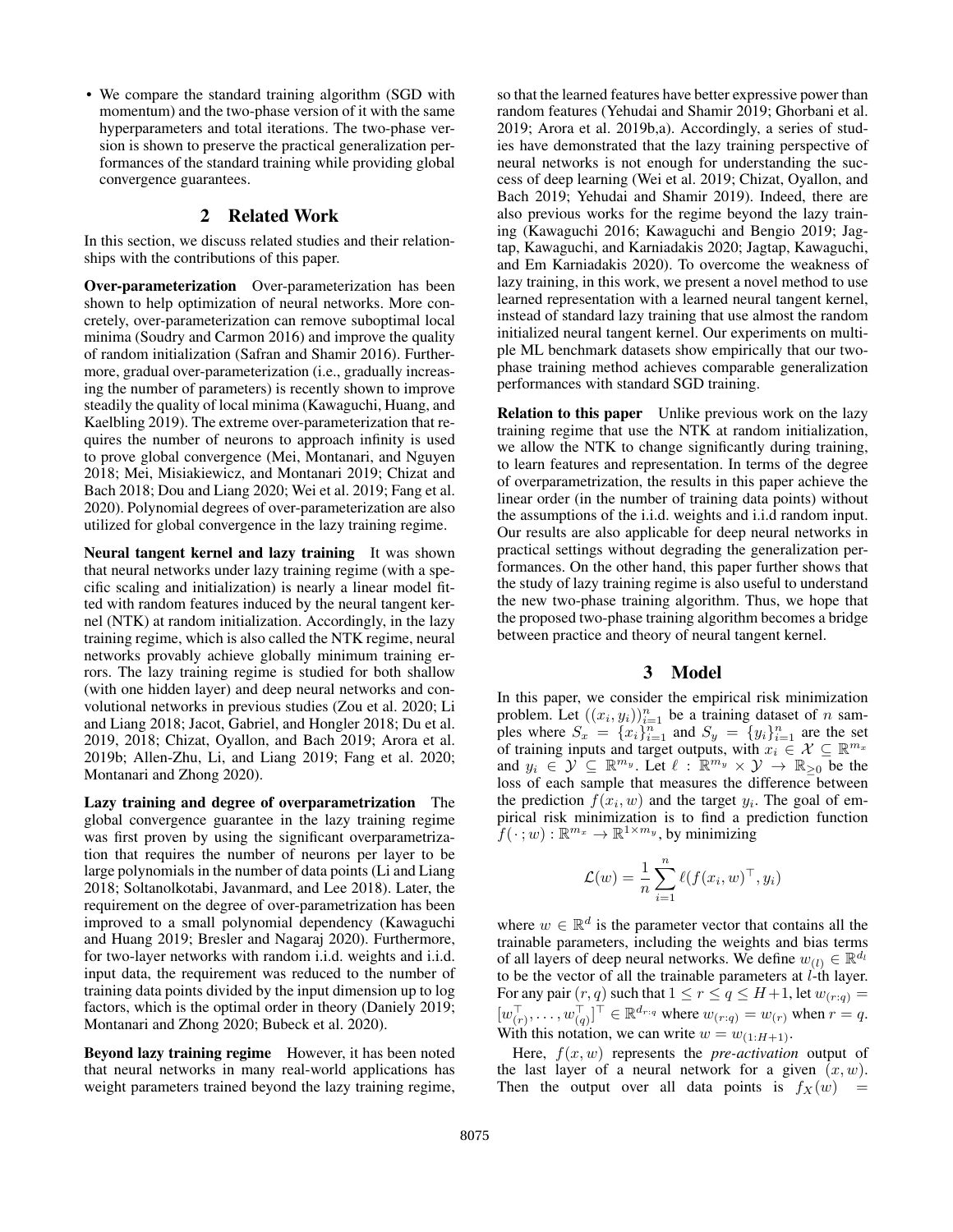$[f(x_1, w)^\top, \dots, f(x_n, w)^\top]^\top \in \mathbb{R}^{n \times m_y}$ . The preactivation of the last layer is an affine map given by

$$
f_X(w) = \mathbf{h}_X^{(\mathbf{H})} W^{(H+1)} + b^{(H+1)},
$$

where  $W^{(H+1)} \in \mathbb{R}^{m_H \times m_y}$  and  $b^{(H+1)} \in \mathbb{R}^{1 \times m_y}$  are the weight matrix and the bias term at the last layer. Here,

$$
\mathbf{h}_{\mathbf{X}}^{(\mathbf{H})} = h_X^{(H)}(w_{(1:H)}) \in \mathbb{R}^{n \times m_H}
$$

is the matrix that contains the outputs at the last hidden layer. In order to consider layers with batch normalization, we allow  $h_X^{(H)}(w_{(1:H)})$  and  $f(x_i, w)$  for each  $i \in \{1, \ldots, n\}$  to depend on all data points  $x_1, \ldots, x_n$ . Here,  $w_{(1:H)}$  represents the vector of the trainable parameters of all hidden layers, including the parameters of batch normalization.

### 4 Algorithm

We now describe the two-phase method as a modification of any given first-order base algorithm. The modified algorithm is proven to have global convergence guarantee under verifiable conditions as shown in the next two sections. The base algorithm can be any given first-order algorithm, including both batch and stochastic algorithms, such as gradient descent and stochastic gradient descent with momentum and adaptive step-size.

The description of the algorithm is presented in Algorithm 1, where  $\eta_t \odot g^t$  represent the Hadamard product of  $\eta_t$  and  $g^t$ . Here,  $g^t$  represents the rules of the parameter update that correspond to different base algorithms. For example, if we use the (mini-batch) stochastic gradient descent as the base algorithm,  $g^t$  represents the (mini-batch) stochastic gradient of the loss function with respect to  $w$  at the time  $t$ .

The first phase of the training algorithm is the same as the base algorithm. Then a random Gaussian perturbation is added on all but last layer weights. After the random perturbation, the second training phase starts. In the second training phase, the base algorithm is modified to preserve the rank of the NTK at time  $\tau$  after random perturbation, as:

$$
rank\left(\mathbf{K}(w^k)\right) \geq rank\left(\mathbf{K}(w^{\tau})\right), \quad \forall k = \tau, \tau + 1, \ldots, t
$$

where the NTK matrix,  $\mathbf{K}(w) \in \mathbb{R}^{nm_y \times nm_y}$ , is defined by

$$
\mathbf{K}(w) = \frac{\partial \operatorname{vec}(f_X(w)^\top)}{\partial w} \left( \frac{\partial \operatorname{vec}(f_X(w)^\top)}{\partial w} \right)^\top.
$$

As two examples, the rank can be preserved by lazy training on all layer weights or by only training the parameters in the last layer in the second phase. In the next section, we will develop the global convergence theory for Algorithm 1.

### 5 Theoretical Analysis

In this section, we prove that the parameter  $w<sup>t</sup>$  in Algorithm 1 converges to a global minimum w <sup>∗</sup> *of all layers* under the expressivity condition. As a concrete example, we prove that fully-connected neural networks with softplus nonlinear activations and moderately wide last hidden layer satisfy the expressivity condition for all distinguishable training datasets. All proofs in this paper are deferred to Appendix.

**Algorithm 1** Two-phase modification  $A$  of a base algorithm with global convergence guarantees

- 1: **Inputs:** an initial parameter vector  $w^0$ , a time  $\tau$  and a base algorithm with updates sequence  $(g_t)_t$  and learning rate sequence  $(\eta_t)_t$ .
- 2:  $\triangleright$  First training phase
- 3: for  $t = 0, 1, \ldots, \tau 1$  do
- 4: Update parameters:  $w^{t+1} = w^t \eta_t \odot g^t$
- $5: \triangleright$  Random perturbation Add noise at time  $\tau$ ,

$$
w_{(1:H)}^{\tau} \leftarrow w_{(1:H)}^{\tau} + \delta,
$$

where the noise vector  $\delta = (\delta_1, \dots, \delta_H) \in \mathbb{R}^{d_{1:H}}$  is sampled from a non-degenerate Gaussian distribution:  $\delta_h \sim N(0, \sigma_h^2 I_{d_h})$  for  $h = 1, \ldots, H$  .

- $6: \triangleright$  Second training phase
- 7: for  $t = \tau, \tau + 1, \ldots$  do
- 8: Update parameters:  $w^{t+1} = w^t \eta_t \odot g^t$ , where the learning rate  $(\eta_t)_{t>\tau}$  is modified to satisfy the *rank preserving* condition: for  $k = \tau, \tau + 1, \ldots, t$ ,

rank  $(\mathbf{K}(w^k)) \geq \text{rank}(\mathbf{K}(w^{\tau}))$ .

### 5.1 Expressivity Condition

Making the right assumption is often the most critical step in theoretical analysis of deep learning. The assumption needs to be both weak enough to be useful in practice and strong enough for proving desired conclusions. It is often challenging to find the assumption with the right theory-practice trade-off, as typical assumptions that lead to desired conclusions are not weak enough to hold in practice, which contributes to the gap between theory and practice. We aim to find the right trade-off by proposing a data-architecturedependent, time-independent, and verifiable condition called the *expressivity condition* as a cornerstone for global convergence results. The expressivity condition guarantees the existence of parameters that can interpolate all the training data.

**Assumption 1.** (Expressivity condition) *There exists*  $w_{(1:H)}$ *such that*  $\varphi(w_{(1:H)}) \neq 0$ *, where*  $\varphi(w_{(1:H)}) := det(P)$  $[h^{(H)}_X(w_{(1:H)}), 1_n][h^{(H)}_X(w_{(1:H)}), 1_n]^\top).$ 

In the expressivity condition, the map  $h_X^{(H)}$  depends on both architecture and dataset. Such dependency is essential for the theory-practice trade-off; i.e., we obtain a desired conclusion yet only for a certain class of paris of dataset and architecture. We verify the expressivity condition in our experiments. The expressivity condition is also verifiable as demonstrated below.

### 5.2 Real Analyticity

To prove the global convergence, we also require the function  $h_X^{(H)}$  to be real analytic. Since a composition of real analytic functions is real analytic, we only need to check whether each operation satisfies the real analyticity. The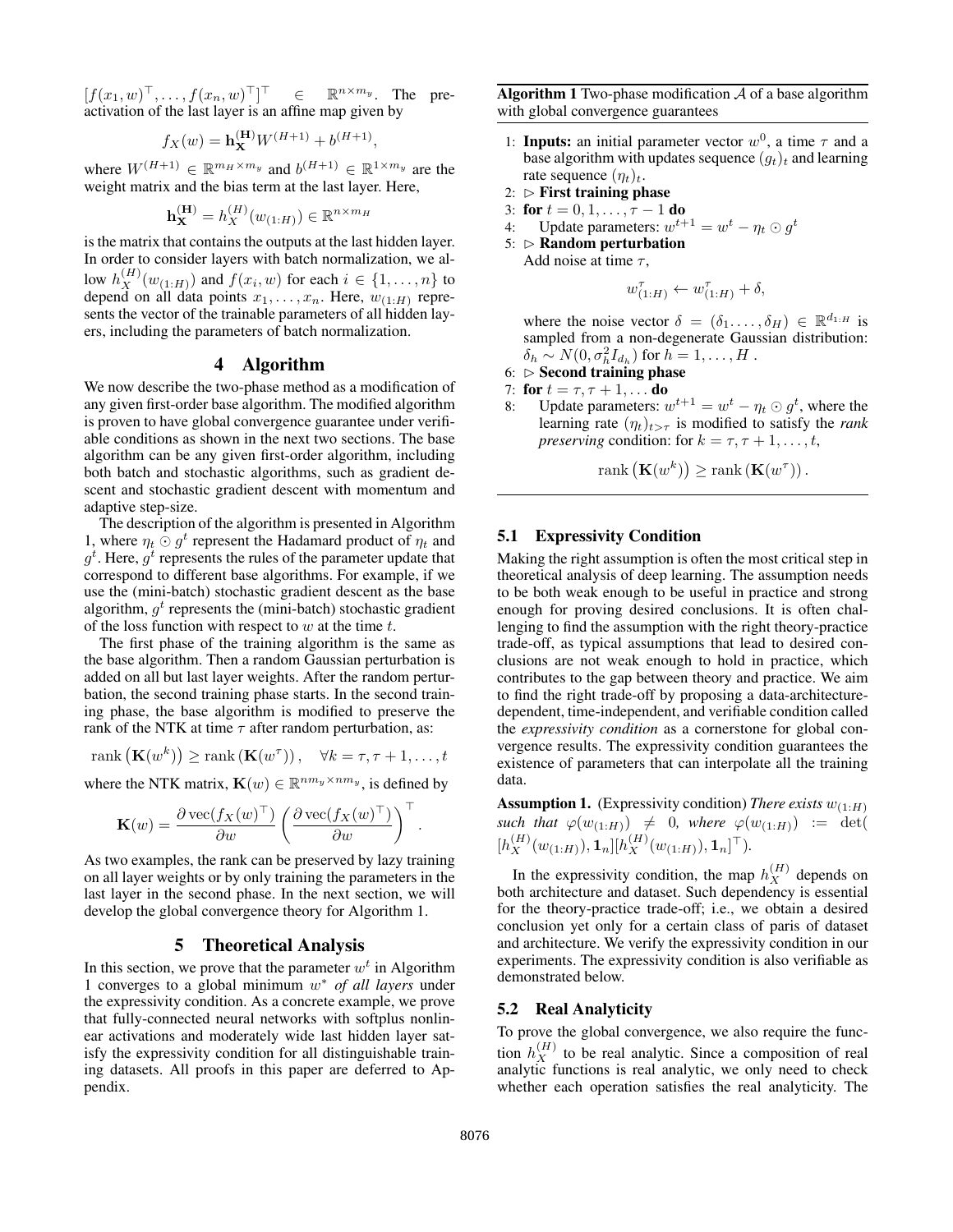convolution, affine map, average pooling, shortcut skip connection are all real analytic functions. Therefore, the composition of these layers preserve real analyticity.

We now prove that the batch normalization function is also real analytic. The batch normalization that is applied to an output  $z$  of an arbitrary coordinate can be written by

$$
BN_{\gamma,\beta}(z) = \gamma \frac{z - \mu}{\sqrt{\sigma^2 + \epsilon}} + \beta.
$$

Here,  $\mu$  and  $\sigma^2$  depend also on other samples as  $\mu = \frac{1}{|S|} \sum_{i \in S} z_i$  and  $\sigma^2 = \frac{1}{|S|} \sum_{i \in S} (z_i - \mu)^2$ , where *S* is an arbitrary subset of  $\{1, 2, ..., n\}$  such that  $z \in \{z_i : i \in S\}$ . Then, the following statement holds:

**Proposition 1.** *Batch normalization function*  $(z, \beta, \gamma) \mapsto$  $BN_{\gamma,\beta}(z)$  *is real analytic.* 

We also require the activation function to be analytic. For example, sigmoid, hyperbolic tangents and softplus activations  $\sigma(z) = \ln(1 + \exp(\varsigma z))/\varsigma$  are all real analytic functions, with any hyperparameter  $\zeta > 0$ . The softplus activation can approximate the ReLU activation for any desired accuracy as

$$
\sigma(x) \to \text{relu}(x)
$$
 as  $\varsigma \to \infty$ .

Therefore, the function  $h_X^{(H)}$  is real analytic for a large class of neural networks (with batch normalization) such as the standard deep residual networks (He et al. 2016) with real analytic approximation of ReLU activation via softplus.

### 5.3 Global Convergence

In the following, we assume that the loss function satisfies assumption 2.

Assumption 2. (Use of common loss criteria) *For any*  $i \in \{1, \ldots, n\}$ , the function  $\ell_i : q \mapsto \ell(q, y_i) \in \mathbb{R}_{\geq 0}$ *is differentiable and convex, and*  $\nabla \ell_i$  *is L*<sub> $\ell$ </sub>-Lipschitz: *i.e.*,  $\|\nabla \tilde{\ell}_i(q) - \nabla \ell_i(q')\| \leq L_\ell \|q - q'\|$  for all  $q, q' \in \mathbb{R}$ .

Assumption 2 is satisfied by standard loss functions such as the squared loss  $\ell(q,y) = \|q-y\|_2^2$  and cross entropy loss  $\ell(q, y) = -\sum_{k=1}^{d_y} y_k \log \frac{\exp(q_k)}{\sum_{k'} \exp(q_k)}$  $\frac{\exp(q_k)}{k\exp(q_{k'})}$ . Although the objective function  $\mathcal{L}: w \mapsto \mathcal{L}(w)$  used to train a neural network is non-convex in w, the loss criterion  $\ell_i : q \mapsto \ell(q, y_i)$  is often convex in  $q$ .

Before we state the main theorem, we define the following notation. Let  $w^* \in \mathbb{R}^d$  be a global minimum of all layers; i.e.,  $w^*$  is a global minimum of  $\mathcal{L}$ . Define  $\nu = [\mathbf{0}_{d_{1:H}}^{\top}, \mathbf{1}_{d_{H+1}}^{\top}]^{\top}$  where  $\mathbf{0}_{d_{1:H}} \in \mathbb{R}^{d_{1:H}}$  is the column vector of all entries being zeros and  $\mathbf{1}_{d_{H+1}} \in$  $\mathbb{R}^{d_{H+1}}$  is the column vector of all entries being ones. Let  $R^2 = \min_{\bar{w}_{(H+1)}^* \in Q} \mathbb{E}[\|\bar{w}_{(H+1)}^* - w_{(H+1)}^{\tau}\|^2]$  where  $Q =$  $\operatorname{argmin}_{w_{(H+1)}} \mathcal{L}([ (w_{(1:H)}^{\tau})^{\top}, (w_{(H+1)})^{\top} ]^{\top}).$  Now we are ready to state one of our main theorems.

**Theorem 1.** *Suppose*  $H \geq 2$ *, assumptions 1 and 2 hold.* Assume that the function  $h_X^{(H)}$  is real analytic. Then, with *probability one over a randomly sampled* δ*, the following two statements hold:*

(*i*) (Gradient descent) if  $g^t$  =  $\nabla_{w_{(H+1)}^t} \mathcal{L}(w^t)$ *and*  $\eta_t = \frac{1}{L_H} \nu$  *for*  $t \geq \tau$  *with*  $L_H =$  $\frac{L_{\ell}}{n} \sum_{i=1}^{n} \|[h^{(H)}(\mathbf{x}_{i}, \mathbf{w}^{\tau}_{(1:H)}), 1]\|_{2}^{2}$ , then for any  $t > \tau$ ,

$$
\mathcal{L}(w^t) - \mathcal{L}(w^*) \le \frac{R^2 L_H}{2(t - \tau)}.
$$

(*ii*) (*SGD*) if  $\mathbb{E}[g^t|w^t] = \nabla_{w^t_{(H+1)}} \mathcal{L}(w^t)$  (*almost surely*),  $\mathbb{E}[\Vert g^t \Vert^2] \leq G^2$  and  $\eta_t = \overline{\eta_t} \nu$  for  $t \geq \tau$  with  $\overline{\eta_t} \in \mathbb{R}$  sat- $\frac{d}{dt} \int_{\tau}^{\tau} d\tau \, d\tau = 0, \sum_{t=\tau}^{\infty} \frac{n^2}{\eta_t^2} < \infty$  and  $\sum_{t=\tau}^{\infty} \frac{n}{\eta_t} = \infty$ , *then for any*  $t > \tau$ *,* 

$$
\mathbb{E}[\mathcal{L}(w^{t^*})] - \mathcal{L}(w^*) \leq \frac{R^2 + G^2 \sum_{k=\tau}^t \bar{\eta}_k^2}{2 \sum_{k=\tau}^t \bar{\eta}_k},
$$

where  $t^* \in \text{argmin}_{k \in \{\tau, \tau + 1, ..., t\}} \mathcal{L}(w^k)$ .

In particular, Theorem 1 part (ii) shows that if we choose  $\bar{\eta}_t \sim O(1/$ √  $\overline{t}$ ), we have  $\lim_{t\to\infty} \frac{\sum_{k=\tau}^t \overline{\eta}_k^2}{\sum_{k=\tau}^t \overline{\eta}_k} = 0$  and the optimality gap becomes

$$
\mathbb{E}[\mathcal{L}(w^{t^*})] - \mathcal{L}(w^*) = \tilde{O}(1/\sqrt{t}).
$$

### 5.4 Example

As a concrete example that satisfies all the conditions in theorem 1, we consider full-connected deep networks using softplus activation with a wide last hidden layer. In the case of fully-connected networks, the output of the last hidden layer can be simplified to

$$
h_X^{(H)}(w_{(1:H)})_{ij} = h^{(H)}(x_i, w_{(1:H)}))_j \in \mathbb{R}, \qquad (1)
$$

where  $h^{(l)}(x_i, w_{(1:l)}) \in \mathbb{R}^{1 \times m_l}$  is defined by

$$
h^{(l)}(x_i, w_{(1:l)}) = \sigma(h^{(l-1)}(x_i, w_{(1:l-1)})W^{(l)} + b^{(l)}) \quad (2)
$$

for  $l = 1, 2, ..., H$  with  $h^{(0)}(x_i, w_{(1:0)}) := x_i^{\top} \in \mathbb{R}^{1 \times m_x}$ . Here,  $W^{(l)} \in \mathbb{R}^{m_{l-1} \times m_l}$  and  $b^{(l)} \in \mathbb{R}^{1 \times m_l}$  are the weight matrix and the bias term of the *l*-th hidden layer. Also,  $m_l$ represents the number of neurons at the l-th hidden layer. Since  $h_X^{(H)}$  is the composition of affine functions and real analytic activation functions (i.e., softplus activation  $\sigma$ ), the function  $h_X^{(H)}$  is real analytic.

In theorem 2, we show that the expressivity condition is also satisfied for fully-connected networks, for training datasets that satisfy the following input distinguishability assumption.

**Assumption 3.** (Input distinguishability)  $||x_i||^2 - x_i^\top x_j > 0$ *for any*  $x_i, x_j \in S_x$  *with*  $i \neq j$ *.* 

**Theorem 2.** Suppose assumption 3 hold. Assume that  $h_X^{(H)}$ X *is defined by equations* (1)*-*(2) *with softplus activation* σ *and*  $H \geq 2$  *such that*  $\min(m_1, \ldots, m_{H-1}) \geq \min(m_x, n)$ *, and*  $m_H \ge n$ . Then, assumption 1 hold true.

In Theorem 2, the case of min $(m_1, \ldots, m_{H-1}) = m_x$  is allowed. That is, all of the  $1, 2, \ldots, H - 1$ -th hidden layers are allowed to be narrow (instead of wide) with the number of neurons to be  $m_x$ , which is typically smaller than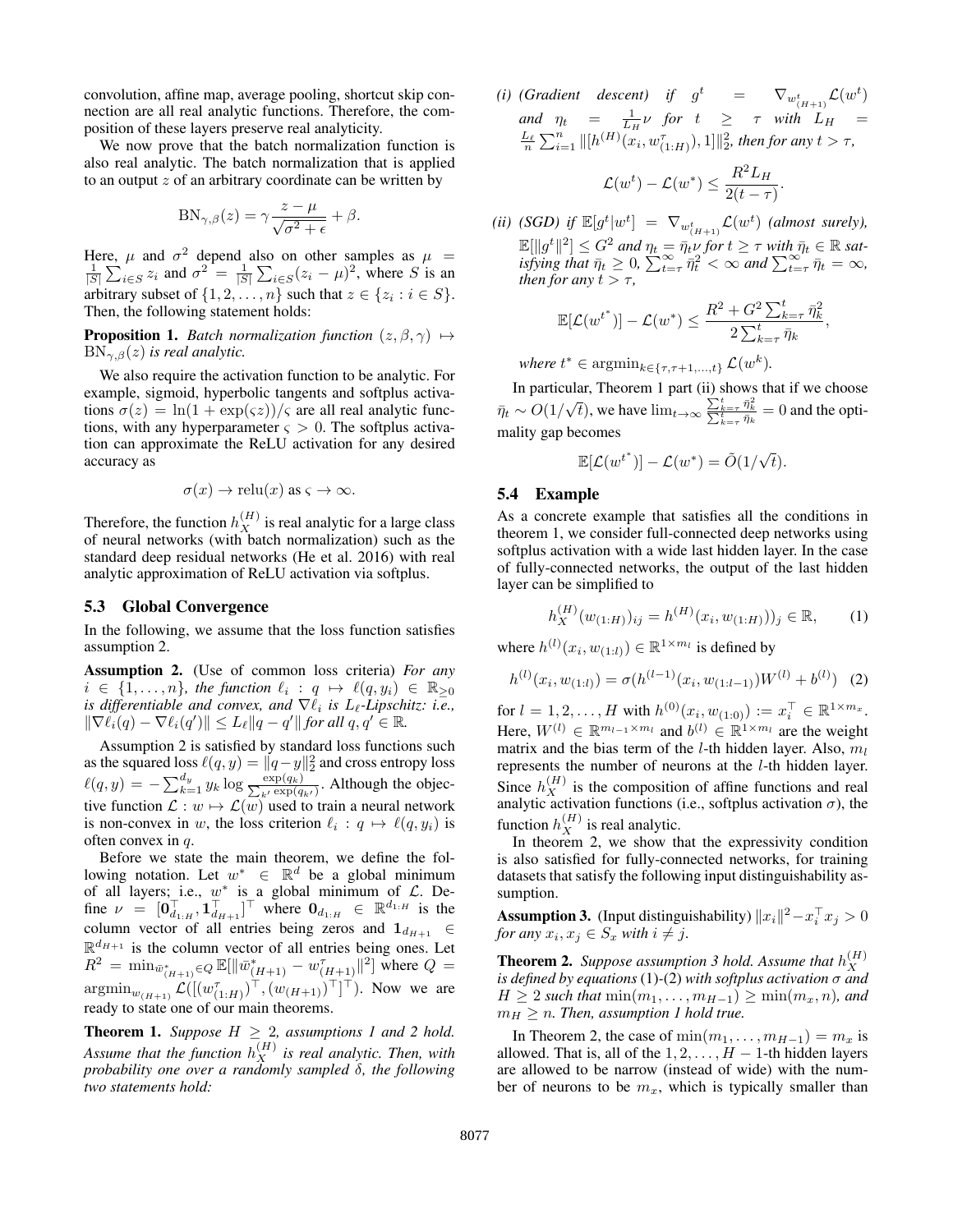$n.$  A previous paper recently proved that gradient descent finds a global minimum in a lazy training regime (i.e., the regime where NTK approximately remains unchanged during training) with  $d = \tilde{\Omega}(m_y n + m_x H^2 + H^5)$  (Kawaguchi and Huang 2019). In contrast, Theorem 2 only requires  $d \geq (m_y + m_x)n + m_x^2H$  and allows NTK to change significantly during training.

Assumption 3 used in Theorem 2 can be easily satisfied, for example, by normalizing the input features for  $x_1, \ldots, x_n$  so that  $||x_i||^2 = ||x_j||^2$ . With the normalization, the condition is satisfied as long as  $||x_i - x_j||^2 > 0$  for  $i \neq j$ since  $\frac{1}{2}||x_i - x_j||^2 = ||x_i||^2 - x_i^{\top}x_j$ . In general, normalization is not necessary, for example, orthogonality on  $x_i$  and  $x_i$  along with  $x_i \neq 0$  satisfies the condition.

# 5.5 Global Convergence with Lazy Training in the Second Phase

In the previous section, we did not assume the rank preservation condition. Instead, we considered the special learning rate  $\eta_t$  in the second phase to keep submatrices of the kernel matrix  $\mathbf{K}(w)$  unchanged during the second phase  $(t \geq \tau)$ . In this section, we show that algorithm 1 can still ensure the global convergence with a standard uniform learning rate  $\eta_t = \frac{2\bar{\eta}}{L} \mathbf{1}_d$ , as long as the rank preservation condition is satisfied.

**Theorem 3.** Let  $\eta_t = \frac{2\bar{\eta}}{L} \mathbf{1}_d$  with  $\bar{\eta} \in \mathbb{R}$  for  $t \geq \tau$ . Suppose *that*  $H \geq 2$  *and the following three assumptions hold:* 

- *Assumption 1 (expressivity condition)*
- Assumption 2, along with  $\|\nabla \mathcal{L}(w) \nabla \mathcal{L}(w')\| \le$  $L\|w - w'\|$  for all  $w, w'$  in the domain of  $\mathcal{L}$ .
- (rank preserving condition)  $rank (\mathbf{K}(w^k))$ ≥ rank  $(\mathbf{K}(w^{\tau}))$  *for for all*  $k \in {\tau+1, \tau+2, ..., t}$ *.*

*Then, the following statement hold for any*  $t > \tau$ *:* 

$$
\mathcal{L}(w^{t^*}) - \mathcal{L}(w^*) \leq \frac{1}{\sqrt{(t-\tau)+1}} \sqrt{\frac{L\bar{R}^2(\mathcal{L}(w^{\tau}) - \mathcal{L}(w^*))}{2\bar{\eta}(1-\bar{\eta})}}.
$$

where  $t^* \in \operatorname{argmin}_{k \in \{\tau, \tau + 1, ..., t\}} \mathcal{L}(w^k)$  and  $\overline{R} =$  $\max_{\tau \leq k \leq t} \min_{\hat{\omega}^k \in \bar{Q}_k} ||(\nu \ \odot \ w^k) - \hat{\omega}^k|| \ \ with \ \ \bar{Q}_k =$  $\operatorname{argmin}_{\hat{\omega}\in\mathbb{R}^d} \frac{1}{n} \sum_{i=1}^n \ell \left( \sum_{j=1}^d \hat{\omega}_j \frac{\partial f(x_i,w^k)^\top}{\partial w_j} \right)$  $\frac{x_i, w^k)^\top}{\partial w_j}, y_i\Big).$ 

Theorem 3 shows that using the lazy training that preserves the rank of the NTK matrix during the second phase can ensure the global convergence for Algorithm 1. Therefore, the proposed two-phase training algorithm provides a new perspective for the lazy training regime. That is, NTK in Algorithm 1 is allowed to change significantly during the first phase training  $t < \tau$  to learn the features or representation beyond the random features induced by the dataindependent NTK at initialization. Our two-phase method allows the lazy training with the learned data-dependent NTK at time  $\tau$ , which is often a better representation of practical dataset than the NTK at random initialization.

The property of the lazy training now depends on the quantities at time  $\tau$  instead of time  $t = 0$ . For example, if we conduct the lazy training with over-parameterization, then the number of neurons required per layer depends on the residual error and the minimum eigenvalue of NTK at time  $\tau$ , instead of time  $t = 0$ . This could potential lead to global convergence theory with weaker assumptions. Thus, the two-phase algorithm opens up a new direction of future research for applying the lazy training theory to the datadependent NTK obtained at the end of first phase training. We can define the domain of  $\mathcal L$  to be a sublevel set around an initial point to satisfy the Lipschitz continuity.

# 6 Proof Idea and Key Challenges

For global convergence for optimization of deep neural networks, recent results rely on different assumptions, such as over-parameterization and initial conditions on gradient dynamics. Those different assumptions are essentially used in proofs to enforce the full rankness of the NTK matrix and the corresponding feature matrix during training. If the feature matrix is of full rank, then the global convergence is ensured (and the convergence rate depends on the minimum eigenvalue of the NTK matrix).

In order to apply our theory for practical settings, we want *data-dependency* in two key aspects. First, we want the feature matrix to be data-dependent and to change significantly during training, in order to learn data-dependent features. In contrast, the various assumptions in previous works essentially make the feature matrix to be approximately dataindependent. Second, we want the global convergence results to hold data-dependently for a certain class of practical datasets. Instead, previous global convergence results need to hold data-independently, or for linearly-separable datasets or synthetic datasets generated by simple models (e.g., Gaussian mixtures). Because of these differences, there needs to be new proof strategies instead of adopting previous assumptions and their proof ideas.

# 6.1 Proof for General Networks

The first step in our proof is to show that the feature matrix is of full rank with probability one over random entries of the parameter vector. The global convergence then follows from the full rankness (as shown in the complete proof in Appendix).

A challenge in the proof for the general case is to make the right assumption as discussed above. If we assume significant over-parameterization, then proving the full rankness is relatively easy, but it limits the applicability. Indeed, we want to allow deep networks to have narrow layers.

Although the entries of the parameter vector after random perturbation have independent components, the entries of the feature matrix are dependent on each other. Indeed, the entries of the feature matrix are the outputs of nonlinear and non-convex functions of the entries of the parameter vector. Therefore, we cannot use elementary facts from linear algebra and random matrix theory with i.i.d. entries to prove the full rankness of the feature matrix.

Instead, we take advantage of the fact on the zero set of a real analytic function: if a function is real analytic and not identically zero, then the Lebesgue measure of its zero set is zero (Mityagin 2015). To utilize this fact, we define a func-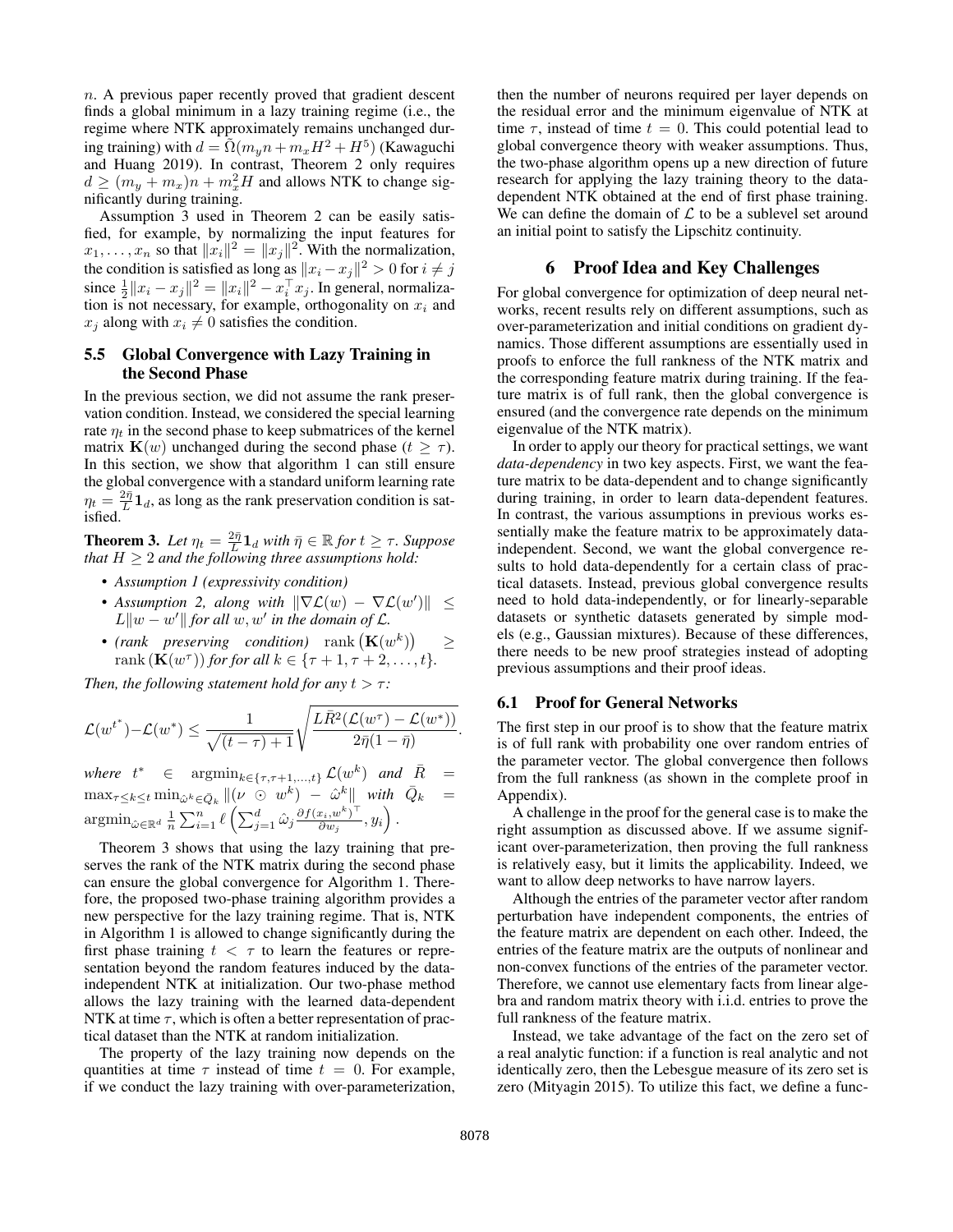tion  $\varphi(w_{(1:H)}) = \det(h_X^{(H)}(w_{(1:H)})h_X^{(H)}(w_{(1:H)})^\top)$ . We then observe that  $\varphi$  is real analytic since  $h_X^{(H)}$  is assumed to be real analytic and a composition of real analytic functions is real analytic. Furthermore, since the rank of  $h_X^{(H)}(w_{(1:H)})$ and the rank of the Gram matrix are equal, we have that  $\{w_{(1:H)} \in \mathbb{R}^{d_{1:H}} : \text{rank}(h_X^{(H)}(w_{(1:H)})) \neq n\} = \{w_{(1:H)} \in$  $\mathbb{R}^{d_{1:H}}$ :  $\varphi(w_{(1:H)}) = 0$ . Since  $\varphi$  is analytic, if  $\varphi$  is not identically zero ( $\varphi \neq 0$ ), the Lebesgue measure of its zero set  $\{w_{(1:H)} \in \mathbb{R}^{d_{1:H}} : \varphi(w_{(1:H)}) = 0\}$  is zero. Therefore, if  $\varphi(w_{(1:H)}) \neq 0$  for some  $w_{(1:H)} \in \mathbb{R}^{d_{1:H}}$ , the Lebesgue measure of the set

$$
\{w_{(1:H)} \in \mathbb{R}^{d_{1:H}} : \text{rank}(h_X^{(H)}(w_{(1:H)})) \neq n\}
$$

is zero. Then, from the full rankness of the feature (sub)matrix  $h_X^{(H)}(w_{(1:H)})$ , we can ensure the global convergence, as in the previous papers with over-parameterization and neural tangent kernel.

Based on the above proof idea, as long as there exists a  $w_{(1:H)} \in \mathbb{R}^{d_{1:H}}$  such that  $\varphi(w_{(1:H)}) \neq 0$ , then we can conclude the desired global convergence. The key observation is that this condition is a time-independent and easily verifiable condition in practice. This condition is defined as assumption 1. We verify that assumption 1 holds in experiments numerically for deep ResNets and in theory for fully-connected networks. We complete the proof in Appendix.

### 6.2 Proof for Fully-Connected Networks

Without our result on the general case, a challenge to prove the global convergence of fully-connected networks lies in the task of dealing with narrow hidden layers; i.e., in the case of  $\min(m_1, \ldots, m_{H-1}) = m_x < n$ . In the case of  $\min(m_1, \ldots, m_{H-1}) \geq n$ , it is easy to see that k-th layer with  $m_k \geq n$  can preserve rank n for the corresponding matrices. In the case of  $\min(m_1, \ldots, m_{H-1}) = m_x < n$ , however, it cannot preserve rank  $n$ , and deriving the global convergence is non-trivial.

With our result for the general case, however, our only remaining task is to show the existence of a  $w_{(1:H)} \in \mathbb{R}^{d_{1:H}}$ such that  $\varphi(w_{(1:H)}) \neq 0$ . Accordingly, we complete the proof in appendix by constructing such a  $w_{(1:H)} \in \mathbb{R}^{d_{1:H}}$ for the fully-connected networks with narrow layers.

### 7 Experiments

In this section, we study the empirical aspect of our method. The network model we work with is the standard (convolutional) pre-activation ResNet with 18 layers (He et al. 2016).



Figure 1: ReLU versus Softplus with  $\varsigma = 100$ .

To satisfy all the assumptions in our theory, we added a fully-connected last hidden layer of  $cn$  neurons with a small constat  $c = 1.1$  and set the nonlinear activation functions of all layers to be softplus  $\sigma(z) = \ln(1 + \exp(\varsigma z))/\varsigma$  with  $\varsigma = 100$ , as a real analytic function that approximates the ReLU activation. This approximation is of high accuracy as shown in Figure 1. As discussed above, Proposition 1 implies that the function  $h_X^{(H)}$  for the ResNet is real analytic. The loss function we work with is cross-entropy loss, which satisfies assumption 2. Therefore, the only assumption in theorem 1 that is left to verify is assumption 1. In the following subsection, we numerically verify assumption 1.

#### 7.1 Verification of Expressivity Condition

Assumption 1 assumes that the network satisfy expressivity condition, which only requires an existence of a  $w_{(1:H)}$  such that  $\varphi(w_{(1:H)}) \neq 0$ . Here,  $\varphi(w_{(1:H)}) \neq 0$  is implied by  $rank([h_X^{(H)}(w_{(1:H)}), 1_n]) = n$ . In other words, if we find one  $w_{(1:H)}$  with rank $([h_X^{(H)}(w_{(1:H)}), \mathbf{1}_n]) = n$ , then assumption 1 is ensured to hold true. A simple way to find such a  $w_{(1:H)}$  is to randomly sample a single  $w_{(1:H)}$  and check the condition of  $\text{rank}([h_X^{(H)}(w_{(1:H)}), \mathbf{1}_n]) = n$ .

Table 1 column 3 summarizes the results of the verification of assumption 1 for various datasets. Here, we used a randomly sampled  $w_{(1:H)}$  returned from the default initialization of the ResNet with version 1.4.0. of PyTorch (Paszke et al. 2019) by setting random seed to be 1. This initialization is based on the implementation of (He et al. 2015). The condition of rank $([h_X^{(H)}(w_{(1:H)}), \mathbf{1}_n]) = n$  was checked by using *numpy.linalg.matrix rank* in NumPy version 1.18.1 with the default option (i.e., without any arguments except the matrix  $[h_X^{(H)}(w_{(1:H)}), \mathbf{1}_n]),$  which uses the standard method from (Press et al. 2007).

#### 7.2 Performance

In the following, we compare the generalization performances of the two-phase training algorithm over different hyper-parameters' choices and with the baseline algorithm.

Experimental setting We fixed all hyper-parameters of the base algorithm a priori across all different datasets by using a standard hyper-parameter setting of SGD (following the setting of Kawaguchi and Lu 2020), instead of aiming for state-of-the-art test errors with a possible issue of overfitting to test and validation datasets (Dwork et al. 2015; Rao, Fung, and Rosales 2008). Concretely, we fixed the mini-batch size to be 64, the weight decay rate to be  $10^{-5}$ , the momentum coefficient to be 0.9, the first phase learning rate to be  $\eta_t = 0.01$  and the second phase learning rate to be  $\eta_t = 0.01 \times [\mathbf{0}_{d_{1:H}}^\top, \mathbf{1}_{d_{H+1}}^\top]^\top$  to only train the last layer. The last epoch T was fixed a priori as  $T = 100$  without data augmentation and  $T = 400$  with data augmentation.

Choice of  $\tau$  and  $\delta$  Now we discuss the choice of hyperparameters for the time of transition  $\tau$  and for the size of the noise  $δ$ . Instead of potentially overfitting hyper-parameters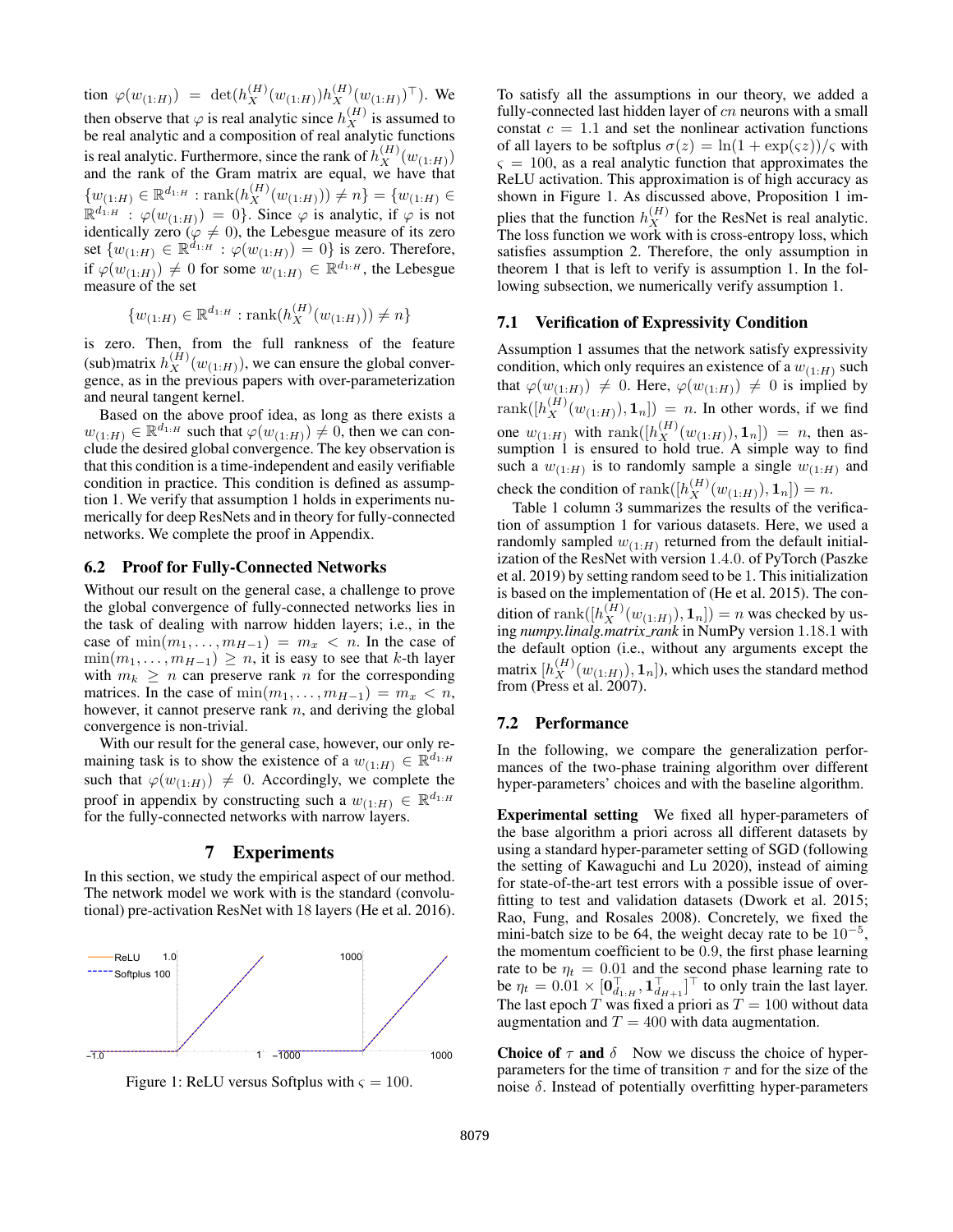| Dataset      | # of training data | <b>Expressivity Condition</b> | Augmentation   | Base         | $A(base)$ with guarantee |
|--------------|--------------------|-------------------------------|----------------|--------------|--------------------------|
| <b>MNIST</b> | 60000              | Verified                      | No             | 0.41(0.02)   | 0.38(0.04)               |
|              |                    |                               | Yes            | 0.34(0.03)   | 0.28(0.04)               |
| $CIFAR-10$   | 50000              | Verified                      | No.            | 13.99(0.17)  | 13.57(0.32)              |
|              |                    |                               | Yes            | 7.01(0.18)   | 6.84(0.16)               |
| $CIFAR-100$  | 50000              | Verified                      | No             | 41.43(0.43)  | 40.78(0.22)              |
|              |                    |                               | Yes            | 27.92 (0.36) | 27.41 (0.58)             |
| <b>SVHN</b>  | 73257              | Verified                      | N <sub>0</sub> | 4.51(0.04)   | 4.50(0.09)               |
|              |                    |                               | Yes            | 4.32(0.06)   | 4.16(0.16)               |

Table 1: Test errors (%) of base and  $A$ (base) with guarantee where the operator  $A$  maps any given first-order training algorithm to the two-phase version of the given algorithm with theoretical guarantees. The numbers indicate the mean test errors (and standard deviations in parentheses) over five random trials. The column of 'Augmentation' shows 'No' for no data augmentation, and 'Yes' for data augmentation. The expressivity condition (assumption 1) was numerically verified to all datasets.

| $\tau_0$<br>ΟO | 0.4        | 0.5        | 0.6        | 0.8        |
|----------------|------------|------------|------------|------------|
| 0.0001         | 2.10(0.14) | 2.06(0.07) | 2.02(0.09) | 2.01(0.05) |
| 0.001          | 2.06(0.07) | 2.11(0.12) | 1.92(0.06) | 2.01(0.12) |
| 0.01           | 2.25(0.11) | 2.25(0.17) | 2.25(0.11) | 2.09(0.08) |

Table 2: Test errors  $(\%)$  of  $\mathcal{A}(\text{base})$  with guarantee for Kuzushiji-MNIST with different hyperparameters  $\tau = \tau_0 T$ and  $\delta = \delta_0 \epsilon$ . The numbers indicate the mean test errors (and standard deviations in parentheses) over three random trials. The expressivity condition (Assumption 1) was numerically verified to hold for Kuzushiji-MNIST as well.

to each dataset, we used a different dataset, Kuzushiji-MNIST (Clanuwat et al. 2019), to fix all the hyperparameters of Algorithm 1 across all other datasets. That is, we used Kuzushiji-MNIST with different hyperparameters' values  $\tau_0 = 0.4, 0.5, 0.6, 0.8$  and  $\delta_0 = 0.0001, 0.001, 0.01$ , where  $\tau = \tau_0 T$  and  $\delta = \delta_0 \epsilon$ . Here,  $\epsilon \sim \mathcal{N}(\mathbf{0}, I_d)$  where  $I_d$  is the  $d \times d$  identity matrix. Based on the results from Kuzushiji-MNIST in Table 2, we fixed  $\tau_0 = 0.6$  and  $\delta_0 =$ 0.001 for all datasets.

Generalization and optimization comparison We now compare the performances between the base algorithm and its two-phase modified version. For generalization aspect, as shown in the last three columns of table 1, the modified algorithm improved the test errors consistently over the four datasets with and without data augmentation. This suggests that the modified version of the base algorithm is competitive with the base algorithm for generalization performance.

For optimization aspect, figure 2 shows that the two-phase training algorithm indeed improves training loss values of the base algorithm in the second phase without changing any hyper-parameters (e.g., learning rate and momentum) of the base algorithm, as expected from our theory. These results suggest that the two-phase algorithm can provide global convergence guarantees to a given base algorithm without hurting the generalization performance.



Figure 2: Training loss of base and  $A$ (base) with guarantee: the plots show the mean values over five random trials.

# 8 Conclusion

In this paper, we proposed a two-phase method that modifies any given first-order optimization algorithm to have global convergence guarantees without degrading practical performances of the given algorithm. The conditions for global convergence are mathematically proven to hold for fullyconnected deep networks with wide last hidden layer (while all other layers are allowed to be narrow). The conditions are also numerically verified for deep ResNet with batch normalization under various standard classification datasets.

The two-phase training method opens up a new future research direction to study the use of the novel NTK regime with *learned representation* from data unlike the standard NTK regime near random initialization. Extending our theoretical analysis on a larger class of NTK with learned representation for global convergence and for generalization performance would be an interesting future direction.

As the global optimal parameters can often achieve near zero training loss, we could expect models trained by our modified algorithm to have the benefits from *terminal phase of training* (Papyan, Han, and Donoho 2020) potentially for better generalization performance, robustness, and interpretability. Verifying these benefits would be sensible directions for future work. An extension of our theory and algorithm to implicit deep learning (Bai, Kolter, and Koltun 2019; El Ghaoui et al. 2019; Kawaguchi 2021) would be another interesting future direction.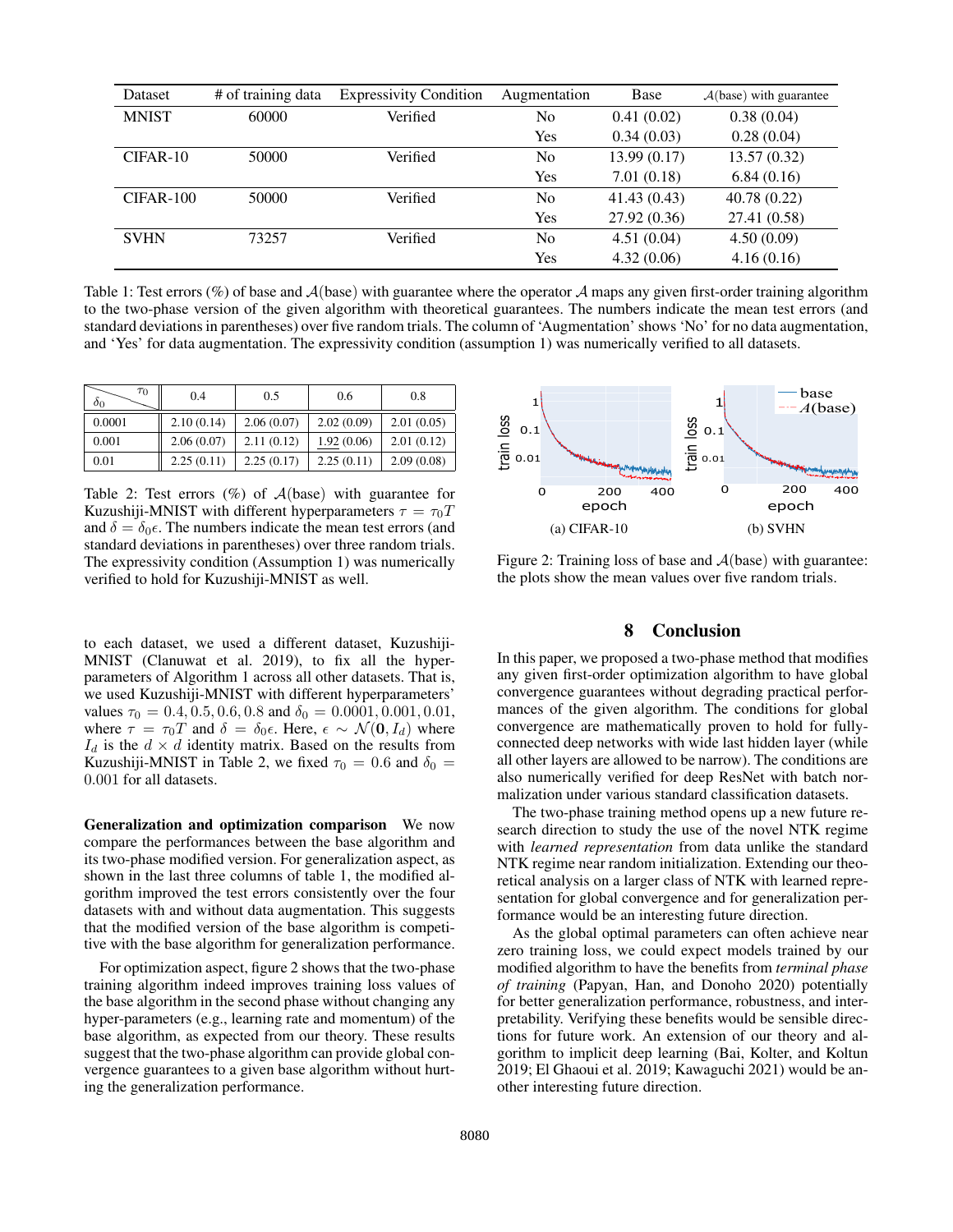# Acknowledgments

This work is partially supported by the Center of Mathematical Sciences and Applications at Harvard University. The authors thank Yiqiao Zhong, Mengyuan Yan for discussion.

#### References

Allen-Zhu, Z.; Li, Y.; and Liang, Y. 2019. Learning and generalization in overparameterized neural networks, going beyond two layers. In *Advances in neural information processing systems*, 6158–6169.

Arora, S.; Du, S. S.; Hu, W.; Li, Z.; Salakhutdinov, R. R.; and Wang, R. 2019a. On exact computation with an infinitely wide neural net. In *Advances in Neural Information Processing Systems*, 8141–8150.

Arora, S.; Du, S. S.; Hu, W.; Li, Z.; and Wang, R. 2019b. Fine-grained analysis of optimization and generalization for overparameterized two-layer neural networks. *arXiv preprint arXiv:1901.08584* .

Bai, S.; Kolter, J. Z.; and Koltun, V. 2019. Deep Equilibrium Models. *Advances in Neural Information Processing Systems* 32: 690–701.

Bresler, G.; and Nagaraj, D. 2020. A corrective view of neural networks: Representation, memorization and learning. *arXiv preprint arXiv:2002.00274* .

Bubeck, S.; Eldan, R.; Lee, Y. T.; and Mikulincer, D. 2020. Network size and weights size for memorization with twolayers neural networks. *arXiv preprint arXiv:2006.02855* .

Chizat, L.; and Bach, F. 2018. On the global convergence of gradient descent for over-parameterized models using optimal transport. In *Advances in neural information processing systems*, 3036–3046.

Chizat, L.; Oyallon, E.; and Bach, F. 2019. On lazy training in differentiable programming. In *Advances in Neural Information Processing Systems*, 2937–2947.

Clanuwat, T.; Bober-Irizar, M.; Kitamoto, A.; Lamb, A.; Yamamoto, K.; and Ha, D. 2019. Deep learning for classical Japanese literature. In *NeurIPS Creativity Workshop 2019*.

Daniely, A. 2019. Neural networks learning and memorization with (almost) no over-parameterization. *arXiv preprint arXiv:1911.09873* .

Dou, X.; and Liang, T. 2020. Training neural networks as learning data-adaptive kernels: Provable representation and approximation benefits. *Journal of the American Statistical Association* 1–14.

Du, S.; Lee, J.; Li, H.; Wang, L.; and Zhai, X. 2019. Gradient descent finds global minima of deep neural networks. In *International Conference on Machine Learning*, 1675–1685.

Du, S. S.; Zhai, X.; Poczos, B.; and Singh, A. 2018. Gradient descent provably optimizes over-parameterized neural networks. *arXiv preprint arXiv:1810.02054* .

Dwork, C.; Feldman, V.; Hardt, M.; Pitassi, T.; Reingold, O.; and Roth, A. 2015. The reusable holdout: Preserving validity in adaptive data analysis. *Science* 349(6248): 636– 638.

El Ghaoui, L.; Gu, F.; Travacca, B.; Askari, A.; and Tsai, A. Y. 2019. Implicit deep learning. *arXiv preprint arXiv:1908.06315* 2.

Fang, C.; Lee, J. D.; Yang, P.; and Zhang, T. 2020. Modeling from Features: a Mean-field Framework for Over-<br>parameterized Deep Neural Networks. arXiv preprint parameterized Deep Neural Networks. *arXiv:2007.01452* .

Ghorbani, B.; Mei, S.; Misiakiewicz, T.; and Montanari, A. 2019. Limitations of lazy training of two-layers neural network. In *Advances in Neural Information Processing Systems*, 9111–9121.

Goodfellow, I.; Bengio, Y.; and Courville, A. 2016. *Deep learning*. MIT press.

He, K.; Zhang, X.; Ren, S.; and Sun, J. 2015. Delving deep into rectifiers: Surpassing human-level performance on imagenet classification. In *Proceedings of the IEEE international conference on computer vision*, 1026–1034.

He, K.; Zhang, X.; Ren, S.; and Sun, J. 2016. Identity mappings in deep residual networks. In *European Conference on Computer Vision*, 630–645. Springer.

Jacot, A.; Gabriel, F.; and Hongler, C. 2018. Neural tangent kernel: Convergence and generalization in neural networks. In *Advances in neural information processing systems*, 8571–8580.

Jagtap, A. D.; Kawaguchi, K.; and Em Karniadakis, G. 2020. Locally adaptive activation functions with slope recovery for deep and physics-informed neural networks. *Proceedings of the Royal Society A* 476(2239): 20200334.

Jagtap, A. D.; Kawaguchi, K.; and Karniadakis, G. E. 2020. Adaptive activation functions accelerate convergence in deep and physics-informed neural networks. *Journal of Computational Physics* 404: 109136.

Kawaguchi, K. 2016. Deep Learning without Poor Local Minima. In *Advances in Neural Information Processing Systems*, 586–594.

Kawaguchi, K. 2021. On the Theory of Implicit Deep Learning: Global Convergence with Implicit Layers. In *International Conference on Learning Representations (ICLR)*.

Kawaguchi, K.; and Bengio, Y. 2019. Depth with nonlinearity creates no bad local minima in ResNets. *Neural Networks* 118: 167–174.

Kawaguchi, K.; and Huang, J. 2019. Gradient descent finds global minima for generalizable deep neural networks of practical sizes. In *2019 57th Annual Allerton Conference on Communication, Control, and Computing (Allerton)*, 92–99. IEEE.

Kawaguchi, K.; Huang, J.; and Kaelbling, L. P. 2019. Effect of depth and width on local minima in deep learning. *Neural computation* 31(7): 1462–1498.

Kawaguchi, K.; Kaelbling, L. P.; and Bengio, Y. 2017. Generalization in deep learning. *arXiv preprint arXiv:1710.05468* .

Kawaguchi, K.; and Lu, H. 2020. Ordered SGD: A New Stochastic Optimization Framework for Empirical Risk